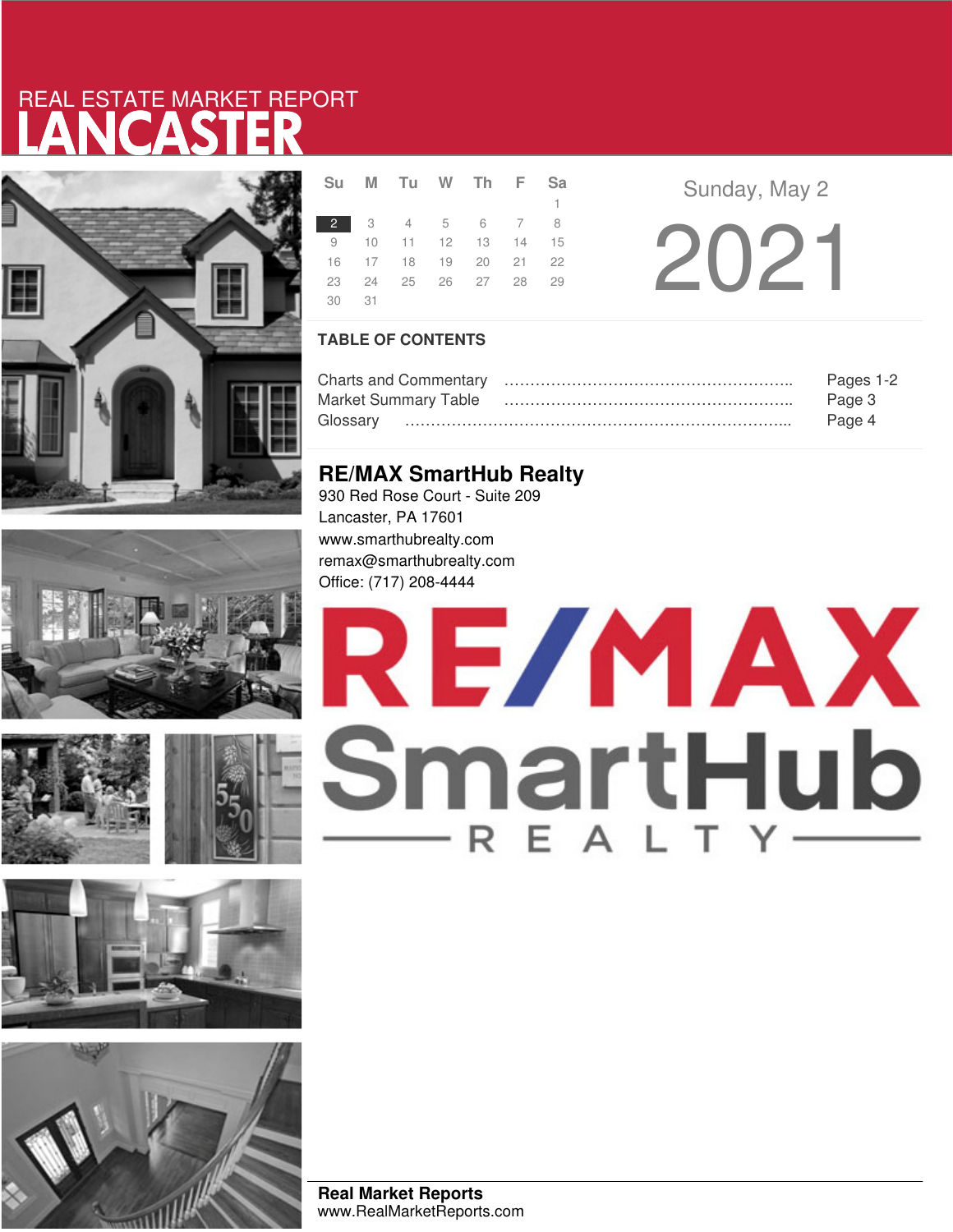

Sunday, May 2, 2021

*Let's take a look*

at the real estate market. Currently there are 914 sales pending in the market overall, leaving 435 listings still for sale. The resulting pending ratio is 67.8% (914 divided by 1,349). So you might be asking yourself, that's great... but what exactly does it mean? I'm glad you asked!

The pending ratio indicates the supply & demand of the market. Specifically, a high ratio means that listings are in demand and quickly going to contract. Alternatively, a low ratio means there are not enough qualified buyers for the existing supply.

**"Current inventory is described as very active."**

Office: (717) 208-4444 RE/MAX SmartHub Realty remax@smarthubrealty.com

Taking a closer look, we notice that the \$200K - \$250K price range has a relatively large number of contracts pending sale.

We also notice that the \$350K - \$400K price range has a relatively large inventory of properties for sale at 53 listings. The average list price (or asking price) for all properties in this market is \$417,949.





A total of 2788 contracts have closed in the last 6 months with an average sold price of \$265,789. Breaking it down, we notice that the \$200K - \$250K price range contains the highest number of sold listings.

Alternatively, a total of 634 listings have failed to sell in that same period of time. Listings may fail to sell for many reasons such as being priced too high, having been inadequately marketed, the property was in poor condition, or perhaps the owner had second thoughts about selling at this particular time. The \$150K - \$200K price range has the highest number of off-market listings at 81 properties.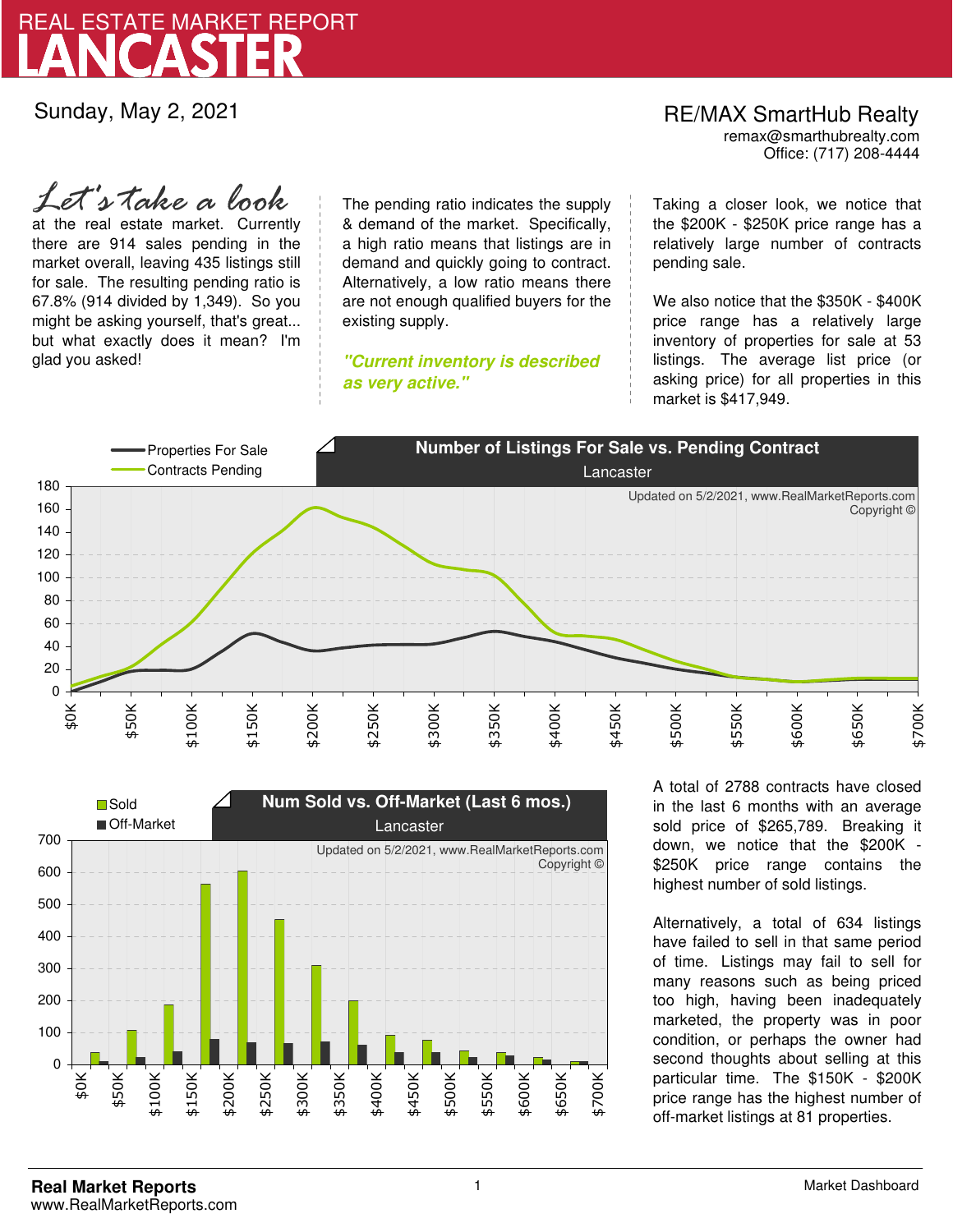# LANCASTER REAL ESTATE MARKET REPORT

Sunday, May 2, 2021

## RE/MAX SmartHub Realty remax@smarthubrealty.com

Office: (717) 208-4444

Looking at the chart to the right, you might be wondering why average days on market (DOM) is important. This is a useful measurement because it can help us to determine whether we are in a buyer's market (indicated by high DOM), or a seller's market (indicated by low DOM). Active listings (properties for sale) have been on the market for an average of 114 days.

Analysis of sold properties for the last six months reveals an average sold price of \$265,789 and 24 days on market. Notice that properties in the \$150K - \$200K price range have sold quickest over the last six months.

The recent history of sales can be seen in the two charts below. The average sold price for the last 30 days was \$280,412 with an average DOM of 23 days.

Since the recent DOM is less than the average DOM for the last 6 months, it is a positive indicator for demand. It is always important to realize that real estate markets can fluctuate due to many factors, including shifting interest rates, the economy, or seasonal changes.



## **"The average list-to-sales ratio for this area is 99.8%."**

Ratios are simple ways to express the difference between two values such as list price and sold price. In our case, we typically use the list-to-sale ratio to determine the percentage of the final list price that the buyer ultimately paid. It is a very common method to help buyers decide how much to offer on a property.

Analysis of the absorption rate indicates an inventory of 0.9 months based on the last 6 months of sales. This estimate is often used to determine how long it would take to sell off the current inventory of properties if all conditions remained the same. It is significant to mention that this estimate does not take into consideration any additional properties that will come onto the market in the future.



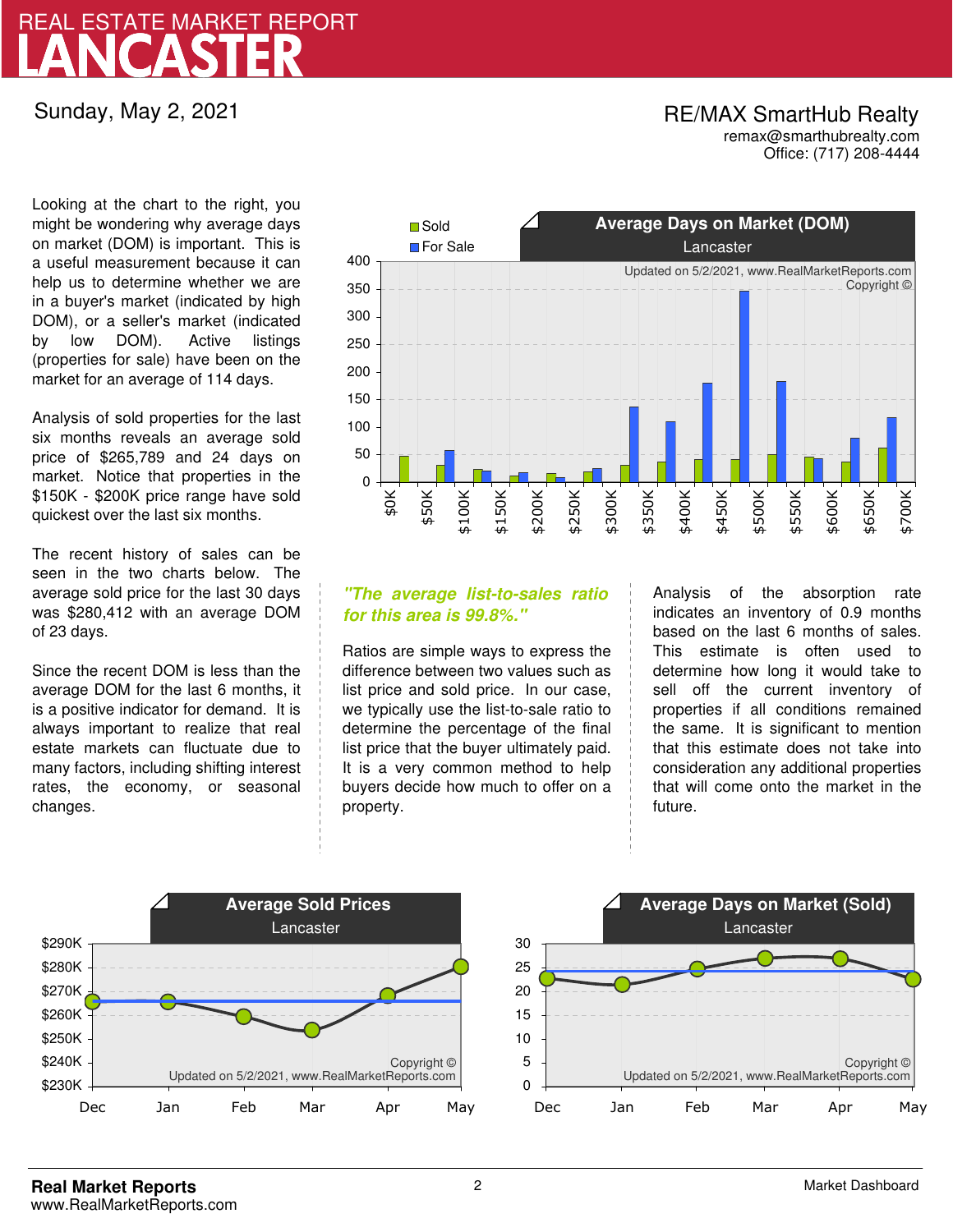# LANCASTER REAL ESTATE MARKET REPORT

Sunday, May 2, 2021

# RE/MAX SmartHub Realty

Office: (717) 208-4444 remax@smarthubrealty.com

|                                    |                    | <b>Contracts Pending [2]</b> |            |                   |            |         |              | Off-Market in the Last 6 Months [3] |                               |                   |                   |                   | <b>Absorption Rate</b> |              |      |
|------------------------------------|--------------------|------------------------------|------------|-------------------|------------|---------|--------------|-------------------------------------|-------------------------------|-------------------|-------------------|-------------------|------------------------|--------------|------|
|                                    |                    | For Sale <sup>[1]</sup>      |            |                   |            |         |              |                                     | Sold in the Last 6 Months [4] |                   |                   |                   |                        |              |      |
|                                    | <b>Price Range</b> | Total                        | Avg        | Avg               | Total      | Pending | <b>Total</b> | <b>Total</b>                        | Avg                           | Avg Orig          | Avg               | Avg               |                        | List to      | Mos. |
| Min.                               | Max.               | <b>Num</b>                   | <b>DOM</b> | <b>List Price</b> | <b>Num</b> | Ratio   | <b>Num</b>   | <b>Num</b>                          | <b>DOM</b>                    | <b>List Price</b> | <b>List Price</b> | <b>Sold Price</b> |                        | <b>Sales</b> |      |
| \$0                                | \$49,999           | 0                            |            |                   | 5          |         | 11           | 38                                  | 47                            | \$ 36,584         | \$35,013          | \$33,308          |                        | 95.1%        |      |
| \$50,000                           | \$99,999           | 18                           | 59         | \$79,355          | 22         | 55.0%   | 23           | 109                                 | 31                            | \$82,193          | \$80,665          | \$77,041          |                        | 95.5%        | 1.0  |
| \$100,000                          | \$149,999          | 20                           | 20         | \$129,540         | 61         | 75.3%   | 42           | 188                                 | 23                            | \$135,162         | \$135,119         | \$130,480         |                        | 96.6%        | 0.6  |
| \$150,000                          | \$199,999          | 51                           | 18         | \$178,194         | 121        | 70.3%   | 81           | 565                                 | 12                            | \$172,842         | \$174,271         | \$174,819         |                        | 100.3%       | 0.5  |
| \$200,000                          | \$249,999          | 36                           | 9          | \$228,014         | 161        | 81.7%   | 69           | 605                                 | 17                            | \$223,977         | \$225,201         | \$225,378         |                        | 100.1%       | 0.4  |
| \$250,000                          | \$299,999          | 41                           | 25         | \$276,930         | 144        | 77.8%   | 66           | 453                                 | 20                            | \$266,537         | \$269,393         | \$270,900         |                        | 100.6%       | 0.5  |
| \$300,000                          | \$349,999          | 42                           | 137        | \$328,496         | 112        | 72.7%   | 73           | 310                                 | 31                            | \$318,698         | \$322,172         | \$323,463         |                        | 100.4%       | 0.8  |
| \$350,000                          | \$399,999          | 53                           | 110        | \$373,245         | 102        | 65.8%   | 63           | 200                                 | 37                            | \$369,362         | \$372,673         | \$372,572         |                        | 100.0%       | 1.6  |
| \$400,000                          | \$449,999          | 44                           | 181        | \$426,166         | 52         | 54.2%   | 38           | 92                                  | 42                            | \$415,231         | \$420,075         | \$421,447         |                        | 100.3%       | 2.9  |
| \$450,000                          | \$499,999          | 30 <sup>°</sup>              | 347        | \$469,395         | 46         | 60.5%   | 40           | 77                                  | 42                            | \$475,202         | \$476,506         | \$474,017         |                        | 99.5%        | 2.3  |
| \$500,000                          | \$549,999          | 20                           | 182        | \$522,811         | 27         | 57.4%   | 23           | 43                                  | 51                            | \$527,376         | \$523,722         | \$519,358         |                        | 99.2%        | 2.8  |
| \$550,000                          | \$599,999          | 13                           | 43         | \$572,433         | 13         | 50.0%   | 29           | 38                                  | 47                            | \$568,755         | \$571,690         | \$569,363         |                        | 99.6%        | 2.1  |
| \$600,000                          | \$649,999          | 9                            | 81         | \$632,633         | 9          | 50.0%   | 15           | 22                                  | 38                            | \$630,367         | \$633,253         | \$620,744         |                        | 98.0%        | 2.5  |
| \$650,000                          | \$699,999          | 11                           | 118        | \$674,626         | 12         | 52.2%   | 10           | 10                                  | 63                            | \$698,610         | \$692,610         | \$672,810         |                        | 97.1%        | 6.6  |
| \$700,000                          | $+$                | 47                           | 209        | \$1,100,290       | 27         | 36.5%   | 51           | 38                                  | 65                            | \$951,527         | \$938,019         | \$909,674         |                        | 97.0%        | 7.4  |
| <b>Market Summary &gt;&gt;&gt;</b> |                    | 435                          | 114        | \$417,949         | 914        | 67.8%   | 634          | 2,788                               | 24                            | \$264,858         | \$266,414         | \$265,789         |                        | 99.8%        | 0.9  |

Status = [1] ACT; [2] PND; [3] WTH, EXP, CNL; [4] CLS

CountyOrParish = Lancaster

PropertyType = Residential

1

Date Range = 11/01/2020 to 05/02/2021 Data believed to be accurate but not guaranteed.